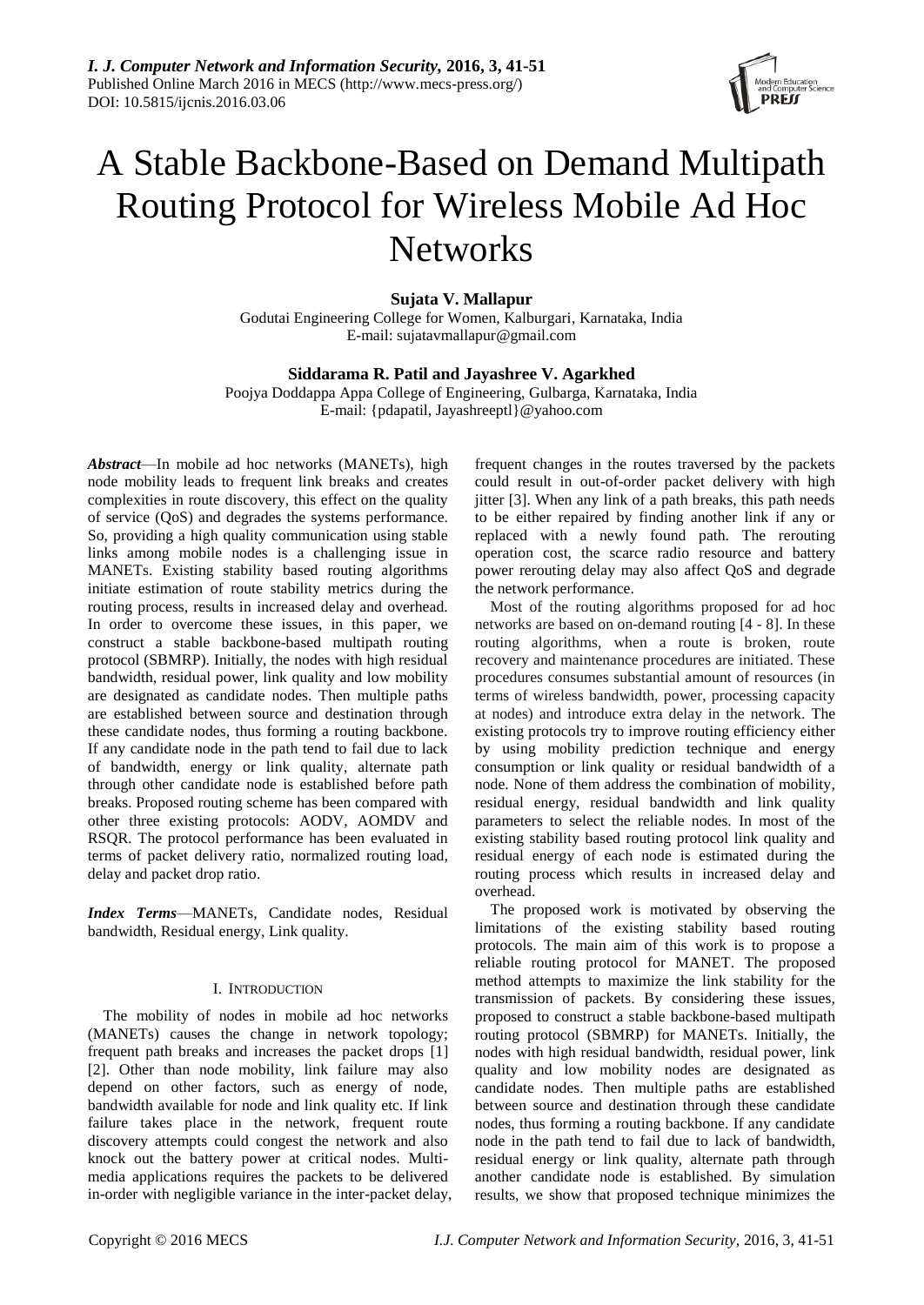overhead, packet drop, energy and increases the packet delivery rate.

# *A. Contribution of the work*

The proposed protocol scheme is designed by observing the limitations of existing on demand multipath routing protocol schemes such as: node failures, node mobility, less robust to link failures and low reliability. SBMRP finds stable multiple paths from source to destination through the candidate nodes, which have less mobility and more energy, bandwidth and the link quality of a node. Multiple paths are established between source and destination through these candidate nodes and form a routing backbone. SBMRP operates in the following main phases

- 1. Computation of node mobility, link quality, residual energy and bandwidth of a node using HELLO packet.
- 2. Selection of nodes as a candidate node, if it has residual bandwidth, residual energy and link quality higher than threshold value and mobility of a node lesser than threshold.
- 3. Establishing stable multiple paths between nodes using the route discovery technique and constructs routing backbone between the nodes.
- 4. Route recovery technique takes place against candidate node failure.

The rest of this paper is organized as follows. The next section gives brief description of the existing link or route stability based routing protocols. Design of proposed routing protocol SBMRP is described in section III; finally, the simulation results and conclusions are summarized, respectively in section IV and V.

#### II. RELATED WORK

The description of some work related to link and route stability based routing protocols are given in this section. Based on AODV routing protocol, Sung-Ju Lee and Mario Garcia proposed a new scheme called AODV-BR (Backup Route) [9]. In AODV-BR, the alternative routes are constructed by the RREP packet. Each neighboring node overhears the RREP packets and records the source of one RREP packet as the next hop to the destination in to its alternate route table. In AODV-BR, the establishments of alternate routes rely on the overhearing of routes reply RREP messages. No additional messages are required during the backup routes. AODV-BR can offer more stable connections then AODV can. However, AODV-BR has to pay extra efforts in the maintenance of alternative route table and route recovery.

Ad hoc QoS on demand routing (AQOR) [10] is a reservation based, on demand QoS aware routing protocol based on AODV. It has incorporated the following features for providing QoS- (i) available bandwidth estimation and end-to-end delay measurement, (ii) bandwidth reservation (iii) adaptive route recovery.

Temporary reservation is used to free the reserved resources efficiently at each node when the existing routes are broken. The adaptive route recovery procedure includes detection of broken links and QoS violations and triggering of route recovery at the destination. AQOR has the drawback that, it fails to selects QoS aware with highest stability which is essential to reduce the probability of data path breakage during data transmission.

Flow oriented routing protocol (FORP) was proposed by W. Su and M. Gerla [11], FORP is an on demand routing protocol. FROP uses a global positioning system (GPS) to allow all nodes to get their own information. By using this information, it calculates the link duration time to get the stable path for data transmission. Their proposed scheme introduces a new concept called "multihop handoff" to anticipate topological changes and reduces the rerouting. However, this scheme is effective for discovering long-lived routes, but tends to discover long-hop routes.

Nen-Chung Wang and Shou-Wen Chang [12] have proposed reliable on demand routing protocol (RORP) using mobility prediction technique. The proposed scheme is used to determine the duration between the two connected mobile nodes by using GPS. The proposed RORP selects the path with the longest duration of time for transmission to increase reliability and the longest duration of time is considered as stable route for packet transmission. RORP uses a new mechanism called GPS partial reconstruction process to select a backup path for maintenance. To use this scheme, at least some nodes are required to have GPS devices. So they could pass information for routing. Having GPS like devices is not feasible and unrealistic in most of the ad hoc network environments.

A link availability based QoS – aware (LABQ) routing protocol for MANETs proposed by M. Yu et al. [13]. Proposed protocol designed by the estimation of mobility prediction, link quality measurement and energy consumption to provide high reliable better communication. A proposal by Carofiglio *et al*. [14] uses path duration the path availability probabilities of link failures caused by node mobility in MANETs by considering the case where the network nodes move according to the random direction mobility model. Using mathematical model, proposed scheme, estimated the probability of path duration till time *t* and probability of path availability at time  $t$ . The probabilities of path duration and path availability depend on the mobility pattern of the nodes.

In [15-17], a prediction-based link availability estimation algorithm was developed and investigated with random walk model. The algorithm tries to predict the probability that an active link between two nodes will be continuously available for a certain period  $T_p$ , which is obtained by the simulation results, this algorithm cannot accurately calculate the link availability; it can only reflect the general tendency of the link availability, that is*, L* ( $T_p$ ) can approximate  $T_i / T_p$ , where  $T_r$  is the mean time that a link will be continuously available corresponding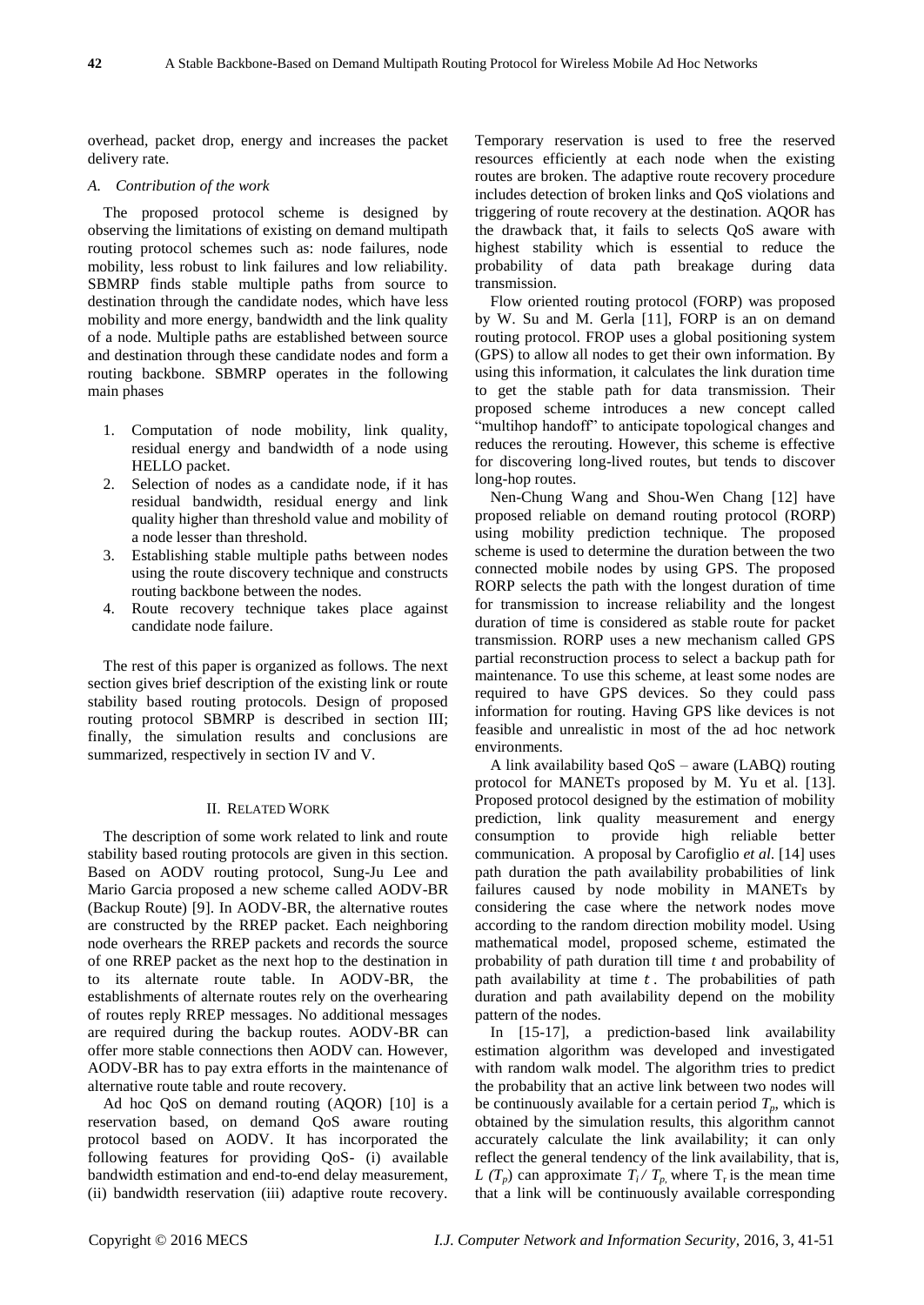to a prediction  $T_p$ . For a given *t* that is not equal to  $T_p$ , this approach cannot compute the continuous link availability from  $t_0$  to  $t_0 + t$ .

Nen-Chung Wang and Jhu-Chan Chen [18, 19] proposed a stable weight-based on - demand routing protocol (SWORP) for MANETs; weight-based route strategy scheme is used to select a stable route in order to enhance system performance. The weight of a route is decided by three factors: the route expiration time, the error count, and the hop count. Route discovery usually find multiple routes from the source node to the destination node. Then the route selection is based on the weight value of each feasible path. This approach estimates the weight during route discovery; it leads to increase in routing overhead.

In [20] authors designed link expiration time (LET) prediction algorithms to predict the LET between two mobile nodes on an active route. Proposed algorithms are implemented in the DSR algorithm. Three LET prediction algorithms designed based on the i) received signal power ii) GPS and iii) Signal strength. These approaches cannot be suitable because it assumes signal strength. Signal strength can be affected by environmental conditions and its value can change lot for the some node distances. Use of GPS is also critical, because in some environments where the mobile nodes energy is limited the GPS is not functional.

Link availability based routing protocol (LBRP) proposed by Q. Han, Y. Bai, L. Gong, W. Wu [21]. LBRP designed to predict the unpredictable topology change and to reduce frequent link failures. By considered these issues proposed scheme uses analytical model for link availability with random walk mobility model. LBRP gives an accurate estimation of  $L(d_0,t)$ , which is the probability that the link will be continuously available from  $t_0$  to  $t_0 + t$  given the initial distance  $d_0/d_0 <$ *Rr*). An accurate estimation of  $d_0$  can be obtained through signal strength.

In [22], the authors have proposed two schemes: AODV with Adaptive Back up Routing (AODV-ABR) and combination of ABR and Local Repair (AODV-ABL) to increase the adaptation of routing protocols to topology changes by modifying AODV-BR. In AODV-ABR, the alternative route can be created by overhearing not only RREP packets but also data packets. AODV-ABL combines the benefits of AODV-ABR and local repair.

In [23] authors proposed an effective and efficient protocol for backup and disjoint path set in an Ad Hoc wireless network. This protocol converges into a highly reliable path set very fast with no message exchange overhead. To provide highly reliable path, estimated LET between each two nodes. The LET value is used as a database to predict the probability of proper operation of links. In their proposed method link reliability obtained by LET and prediction is done by using Multilayer perception (MLP) network. This method predicts the reliability of links between nodes in the ad hoc networks.

Enhanced reliable on demand routing protocol (ERORP), considered the mobility prediction technique to find reliable path based on the RORP Protocol [24]. Proposed scheme uses GPS to obtain the information of each node and this information used for calculating Route Expiration Time (RET). The route with longer RET is considered as stable route. In ERORP during the routing process node calculates the LET. If the LET is greater than the threshold of RET, it forwards the packets else discards the packets .To be more effective, their proposal requires the GPS. In order to use this scheme, at least some nodes are required to have GPS devices. So they could pass on the location information on for routing. Having the GPS devices may not economically viable for many mobile devices.

Nityananda Sarma and Sukumar Nandi [8] and [25] have proposed a Route Stability based QoS Routing (RSQR) protocol in MANETs. Proposed a route stability based QoS-aware routing protocol Uses the following key components.*(i)* proposed a Route Stability Model (RSM) for computing link stability based on measurements of received signal strengths of two successively received packets from a neighbor. Because, link stability will be in the interval [0*,* 1], used it as the probability of survival of the link in the near future and the route stability is calculated as a product of link stability of all the links which constitute the route under consideration. *(ii)* A QoS-aware routing with throughput and delay constraints. The routing protocol incorporates the stability model in route discovery process is used to find QoS routes with highest stability. *(iii)* uses admission control technique during route discovery. *(iv)* QoS violation detection and recovery.

Lei Geng, Yuebin Bai, Ming Chen [26], developed a mathematical model for link availability estimation with random walk model. This approach gives an accurate estimation of  $L(d_0,t)$ , which is the probability that the link will be continuously available from  $t_0$  to  $t_0 + t$  given the initial distance  $d_0$  ( $d_0$  < Rr). An accurate estimation of  $d_0$ can be obtained through GPS. In [27] authors used analytical model to estimate the link availability between the nodes.

In [28] authors designed scalable routing protocol called link-stability and energy aware routing protocols (LAER) based on joint metric of link stability and energy drain rate has been proposed. link- stability aware metric and energy aware metric are designed using the multi objective objective mathematical formulation model. In [29], authors proposed a routing strategy that modifies the route request (RREQ) packet of the AODV routing protocol. The proposed protocol uses the threshold value of residual battery to transfer the data packets, if the threshold value is below the threshold value, a node is not allowed to relay data/control packets.

The above referred link or route stability and reliable based routing protocols proposed to improve link quality, routing efficiency and QoS. Most of the proposed link or route stability based routing protocol designed using the prediction algorithms [15-11], [22], some of the existing routing protocol [11], [12], [21], [26-28], [30] uses LET, RET to estimate the stability metric. These techniques relay on the special devices, such as GPS to detect the exact position of the mobile nodes. In order to use such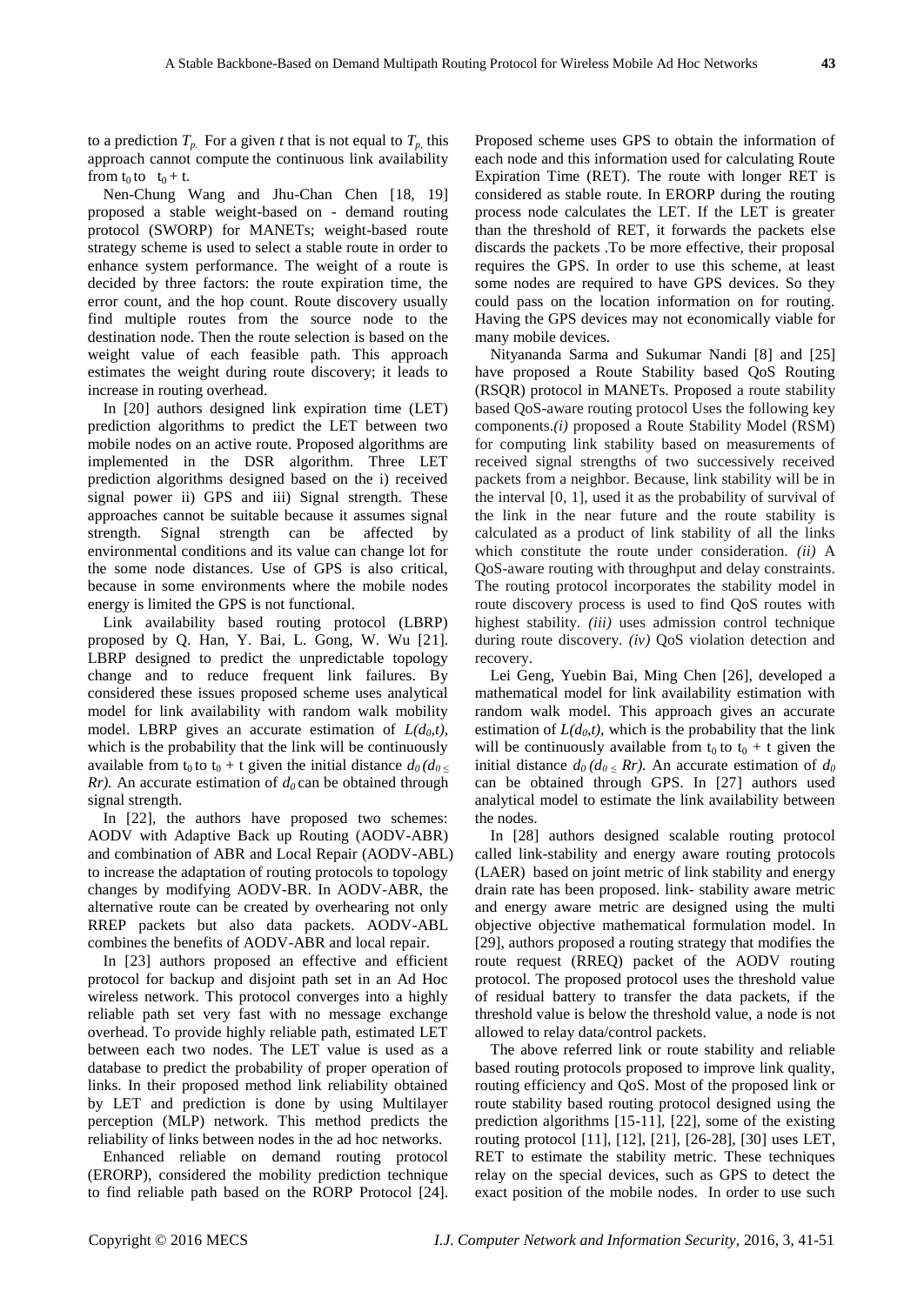schemes, at least some nodes are required to have GPS devices. So, they could pass on the location information for routing. However, Having GPS like devices may not be economically viable, feasible and unrealistic in most of the ad hoc network environment. There have been many protocols designed by considering the signal strength [8], [31]. However, this approach is cannot be suitable because it assumes that the signal strength can be affected by environmental conditions and its value can change a lot also for some nodes distance. This determines many fluctuations in the radio signal measurement, producing erroneous considerations on the link stability.

Some of the existing schemes use backup paths and local route repair technique [19], [25]. These schemes can be effective before the path breaks, once the path breaks this is not useful. Some backup based routing protocols are designed, backup routing schemes needs extra space to store and maintain the backup routing information and backup routes may solve the route failures problem temporary and is not effective in QoS aware data transmission. In some of the existing routing protocol, Link quality and residual energy of each node is estimated during the routing process, results increased delay and overhead. The main drawback of the existing work is either usage of unreliable parameters which are prone to errors and variations. The proposed work is motivated by observing the drawback of existing protocols.

### III. DESIGN OF SBMRP

#### *A. Overview*

In this paper, we construct a stable backbone based multi-path routing protocol. Backbone is a set of candidate nodes that are part of the network which have some special dedicated properties. Candidate nodes are selected depending on residual bandwidth, residual power, mobility and link quality. In the first phase, nodes exchanges HELLO packets containing the above parameters. Then the nodes with high residual bandwidth, residual power, link quality and low mobility are designated as candidate nodes. In the second phase, multiple paths are established between each source and destination through these candidate nodes, thus forming a routing backbone. So the candidate nodes become multipath enabled nodes which can transfer data using multipath links. If a source broadcasts a route request, then route is established from the source to destination via the backbone candidate nodes and data is transmitted. If any candidate node in the path tend to fail due to lack of bandwidth, residual energy or link quality, alternate path through another candidate node can be established. Thus the candidate nodes from the routing backbone are rotated minimizing their overhead and energy.

### *B. Estimation of metrics*

#### *1) Estimation of residual bandwidth (RBW)*

Each node that wants to transmit the data has to be

aware of its local bandwidth and its neighboring nodes information within the interference range. As bandwidth is shared among neighboring nodes, the node pays attention to the channel and estimates local bandwidth  $(BWL)$  It depends on the ratio of idle and busy time period for a predefined interval. [30]

$$
BWL = C_{CH} * (T_i/T_{in}) \tag{1}
$$

Where  $C_{CH}$  is the channel capacity,  $T_i$  is the idle time period in the predefined time period  $T_{in}$ . The minimum bandwidth  $(BWmin)$  of all the nodes with the interference range is identified as the result of prior collection of neighboring node information. Hence the difference among  $BWmin$  and  $B_L$  gives the  $RBW$  of the node.

$$
RBW = BWL - BWmin \qquad (2)
$$

# *2) Estimation of residual energy (Er)*

Let  $E_i$  be the initial energy of a node. After the time period t, the energy consumed by the node  $(E(t))$  is given using following equation

$$
E(t) = n_{tx} * \varepsilon + n_{rx} * \delta \tag{3}
$$

Where,  $n_{tx}$  and  $n_{rx}$  are the number of data packets transmitted and received by the node after time  $t$ .  $\epsilon$  and  $\delta$  are constants in the range (0, 1). The  $E_r$  of a node at time t is computed using the following equation.

$$
E_r = E_i - E(t) \tag{4}
$$

# 3) Estimation of node mobility  $(M_i^i)$

The mobility of the node j with respect to node i  $(M_i^i)$ , is estimated based on the ratio of received signal strength  $(RSS)$  among the two consecutive packet transmissions from a neighbor node [31]. It is given using the following equation.

$$
M^{i}_{j} = 10 \log 10 \frac{RSS^{new}_{i \to j}}{RSS^{old}_{i \to j}}
$$
 (5)

Where,

$$
RSS = \beta *_{\theta} * P_{tx} \tag{6}
$$

 $\beta$  is constant that depends on the wavelength and the antennas,  $\vartheta$  is the channel gain and  $P_{tx}$  is the Signal power of the transmitter.

#### *4) Estimation of link quality (LQ)*

 $LQ$  is defined as the ratio of number of error bits (*Berror*) to the number of received bits ( $Btx$ ) [32].

$$
LQ = Berror / Btx \tag{7}
$$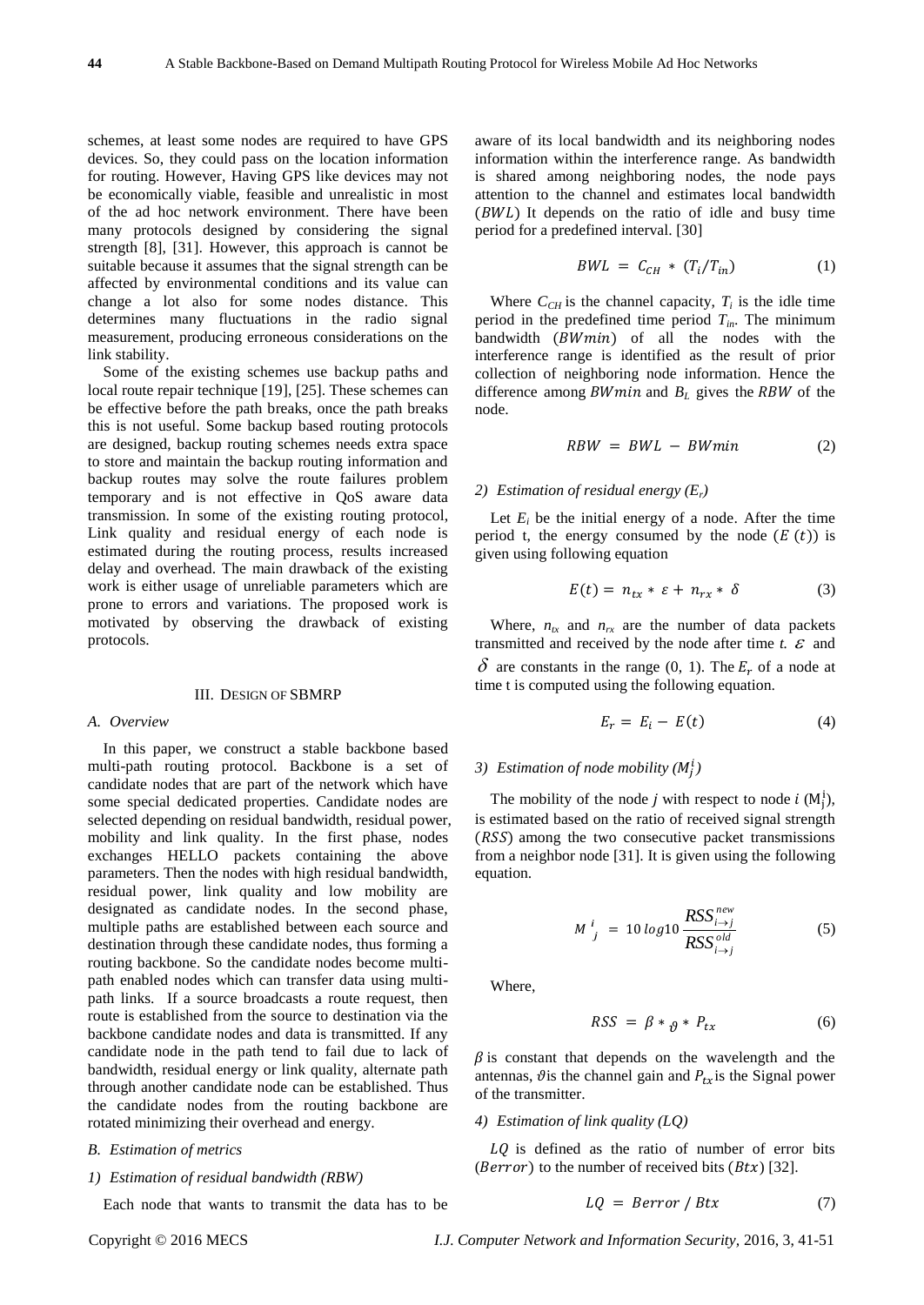Every time when the node receives the data packet the above computed value gets updated. This value depends on the interference effect of the wireless channel, additive white Gaussian noise and signal transmission range.

# *C. Packet Formats used*

#### *1) HELLO Packet*

HELLO packet used to select candidate node. Before we execute the route discovery process, we need to find candidate node. To find the candidate nodes, source node sends a HELLO message to neighboring nodes. The purpose of the HELLO messages is to find the links of the neighboring nodes and to select the candidate nodes. Packet format of HELLO message is shown in table 1. It includes the parameters such as the parameters such as  $RBW, E_r, M_i^i$  and  $LQ$ .

Table 1. Hello Packet Format

| ID<br>Node | $R$ R W<br>. | است |  | – |
|------------|--------------|-----|--|---|
|------------|--------------|-----|--|---|

Where, Node Id indicates the node identifier. Node number is considered as node identifier. RBW is the residual bandwidth of a node required to transmit to transfer the packet.  $E_r$  is the residual energy of a node that is used to transmit and receive the packet.  $M_i^i$ indicates the mobility of the node  $j$  with respect to the node  $i$ .  $LQ$  is the ratio of number of bits to the number of received bits. The node information such as RBW, Er, LQ and  $M_i^i$  are stored in the node information table (NIT).

#### *2) Route Request (RREQ) Packet*

When a source node wants to transfer the packets and if it has no routing information in its routing table, it sends a RREQ packet to its neighboring nodes. The following table shows the route request packet format.

Table 2. RREQ Packet Format

| Previous<br><b>Nodes</b><br>Previous<br>Src ID<br>Dest ID<br>Nodes<br>hop node ID<br>State<br>State |  |  |  |  |  |
|-----------------------------------------------------------------------------------------------------|--|--|--|--|--|
|-----------------------------------------------------------------------------------------------------|--|--|--|--|--|

Where, Src. ID is the address of the node originating the packet, Dest. ID is the address of destination, Prev. node Id is the address of the previous node. This field is updated after every movement to the next node until it reaches the receiver. Prev. node state indicates the previous node state. They are used to trace out the candidate node. In case a node is not a candidate node, by looking at this field, we can determine whether its previous node is candidate node or not. Node state field intimates whether the node is designated as candidate node or non-candidate node.

#### *D. Stable Backone-based Multipath Rouring Protocol*

SBMRP includes two phases: First, the selection of reliable and efficient nodes from a set of mobile nodes in the networks. The reliable nodes are designated as candidate nodes because candidate nodes have some special dedicated properties and the candidate nodes are selected depending on the *RBW, Er, M<sub>i</sub>* and *LQ*. Second the construction of a routing backbone; backbone is a set of candidate nodes.

#### *1) Selection of Candidate Node*

The steps involved in the construction of backbone are as follows.

- *1) When the nodes are deployed in the network, it initially broadcasts HELLO messages to its neighbors.*
- *2) Based on the HELLO Message, each node identifies itself and also maintains the neighbors list (NL).*
- *3) Based on the obtained parameter values (Estimated in section 3.2.1-3.2.4), each node analyzes the following condition and when the condition is satisfied it is designated as candidate nodes.*

*If* (RBW> Th (RBW)) & (E<sub>r</sub>> Th(Er)) & (M<sup> $i$ </sup><sub>j</sub> < Th  $(M^{i}_{j})$ ) &  $(LQ > Th (LQ))$ *Then* 

#### *Node is declared as Candidate End if*

An example of candidate node selection is shown in the fig. 1 for an arbitrary network with 20 nodes. The candidate node selection process starts by broadcasting the HELLO packets to its neighbors that calculates the *RBW, E<sub>p</sub>*,  $M^i$ *j, and LQ* and these values is stored in the NIT. Based on the threshold values of bandwidth, energy, mobility, link quality and information stored in the node information table, the nodes 5, 6, 8, 9, 10, 11, 12, 13, 14, 15 and 19 contains the maximum energy, bandwidth and link quality and with minimum mobility. So, these nodes are chosen as candidate nodes.



Fig.1. An Example of Selection of Candidate Nodes.

#### *2) Costruction of Routing Backbone*

The second phase of SBMRP is the construction of routing backbone, this phase includes two techniques one is route discovery and the other is route recovery process.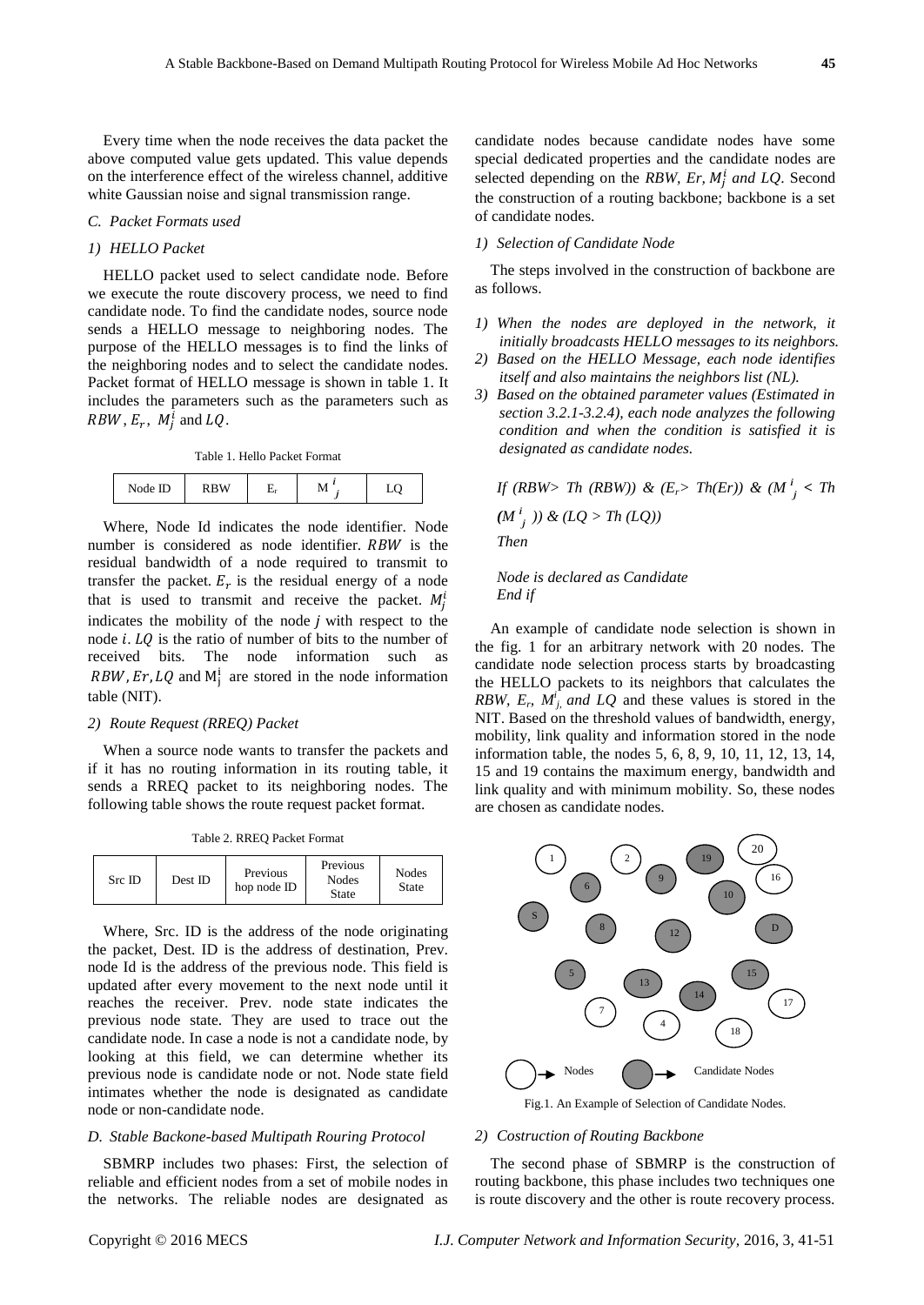#### *a) Route Discovery*

The SBMRP is a reactive routing protocol and the route discovery process is similar to that of other on demand routing protocols in MANETs. The route discovery process starts when a source node needs to transfer the packets to the destination. SBMRP is a multipath routing protocol; it discovers multiple node disjoint paths from source to destination on a single route discovery process. To start the route discovery, the source node floods the RREQ packet to its neighboring nodes. The RREQ packet format is shown in the table 2.

The detailed route discovery process is explained in the following steps.

- *Step 1. The source node S broadcasts the RREQ message to its neighboring nodes. If the node is within the transmission range, it forwards the RREQ packet to its own neighboring nodes and adds its ID, Previous hop node ID, previous Node State and Node State.*
- *Step 2. When N<sup>i</sup> receives RREQ updates its routing table with the information that includes source ID, destination ID, previous hop node ID and its state. It appends its state to the node state field to RREQ message and analyzes the destination ID.*

$$
If N_i \neq D
$$

*Then*

*N<sup>i</sup> rebroadcasts RREQ to neighboring nodes Else* 

*Ni sends RREP to Source Node.*

*End if* 

*The above condition intimates that when intermediate comes to know that it is destination node, it sends RREP message to source. Otherwise, it rebroadcasts RREQ to its neighboring nodes.*

- *Step 3. In case Ni receives two or more RREQ with similar destination ID, then it considers first received message and discards the other message.*
- *Step 4. When D receives RREQ message, it appends its state to RREP and unicast the reply message in the reverse path towards S. D performs this similar action for every RREQ it receives.*
- *Step 5. Ni upon receiving the RREP message appends its state to the message and also updates its routing table, it unicasts the RREP in the direction of S utilizing the previous hop node information which is priory stored.*
- *Step 6. Step 5 is repeats till RREP reaches to the source node S.*
- *Step 7. Then S establishes the multiple paths from S to D through the candidate nodes and S chooses the path with candidate nodes to transmit the data packet.*

The fig. 2 illustrates an example of the basic operation of route discovery phase. When the source node (S) wants to transfer the data packets, S broadcasts RREQ packet to discover path to destination D. When the intermediate nodes 6, 8, 5 receives the RREQ it updates the routing table information and appends the node state field then node 6, 8, 5 then broadcasts the RREQ packet to its neighboring nodes. On receiving the RREQ packet, destination node D uncast RREP packet and setup the reverse path towards S. Then, the multiple routes established between S to D. The set of candidate nodes forms multiple paths; these paths are considered as a backbone for routing. The routes are S-6-9-10-D, S-8-12- D and S- 5-13-14-15-D is established from source S to destination D.

#### *b) Route Recovery Technique*

When the candidate node fails then it triggers the route recovery technique, before route breaks. If candidate node fails, candidate node broadcasts the route error packet (RERR) to its neighbor nodes. on receiving the REER packet, neighboring nodes check its routing table and finds the alternative path through the candidate node from the established path, before path breaks. When all established path fails, it initiates the route rediscovery.

The steps involved in route recovery technique are

# *Step 1. If (RBW < Th (RBW))* ||  $(E_r < Th(Er))$  ||  $(M \frac{i}{j} >$

 $Th(M \, \frac{i}{j} \, )$ ) || ( $LQ < Th(LQ)$ )

*Step 2. Broadcasts the REER packet to the sending node. On receiving a REER packet, it applies the route recovery technique and node finds an alternative path from the other candidate node or by the established path. The candidate node acts as a back bone of the protocol.*



Fig.2. An Example of Route Discovery Process



Fig.3. An Example Of Route Recovery Process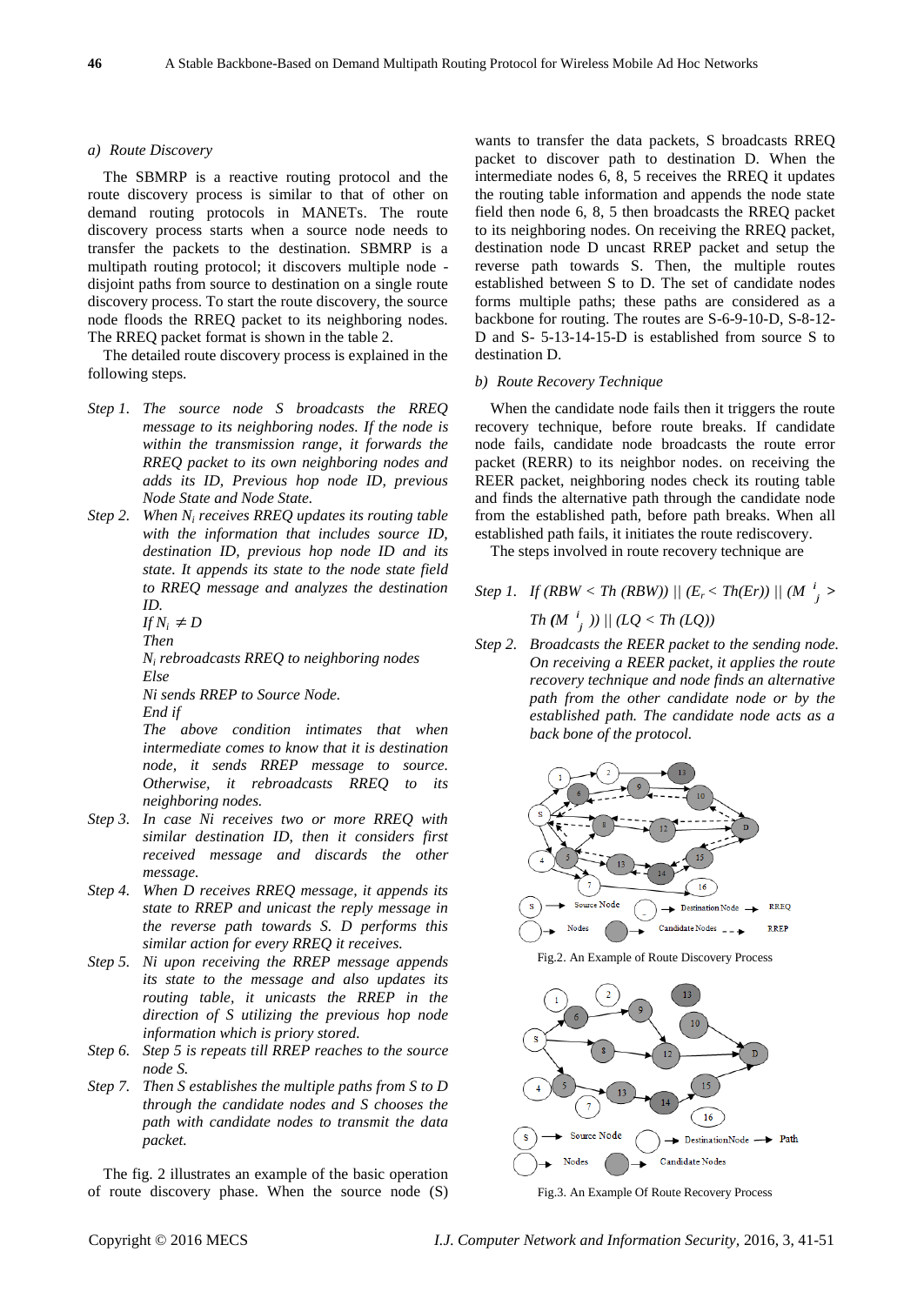Fig. 3 shows an example of route recovery process, candidate node 10 fails because of the residual energy is reduced below the minimum threshold. This in turn affects the data transmission and breaks the path from 9 – 10. In order to overcome this problem the SBMRP initiates the route recovery that is an alternate path via candidate node 12 is chosen to transmit the data.

# IV. SIMULATION SETUP AND PERFORMANCE ANALYSIS

In this section, compare the performance of proposed protocol SBMRP with AODV, AOMDV and RSQR under various scenarios by simulation method.

#### *A. Simulation Parameters*

The simulation is performed using the network simulator (NS - 2) [33]. The simulated environment consists of 100 wireless nodes placed randomly in a 1000 x 1000 m<sup>2</sup> area with varied speed from  $5 - 100$  m/s, random waypoint mobility model was used to place the nodes randomly. The pause time is varied from 0-100 s. Each node randomly selects a position and moves towards that location with a speed between minimum and maximum speed. Once it arrives at the position, it stays for predefined time, after that time, it results a new position and repeats the process. The transmission range was assumed as 250 m and the channel capacity is 2Mbps. The two ray propagation model was assumed, constant bit rate (CBR) traffic model is used. Each node uses a drop tail queue and holds maximum of 50 packets at the constant size of 512 bytes. The simulation is performed for 100s. The simulation parameters are summarized in table 3.

| і агашсісі ташс                      | r aluc                         |  |
|--------------------------------------|--------------------------------|--|
|                                      |                                |  |
| No. of nodes                         | 100                            |  |
| Rate                                 | $250$ kb                       |  |
| Network size                         | $1000 \times 1000 \text{ m}^2$ |  |
| <b>MAC</b> Protocol                  | <b>IEEE 802.11 DCF</b>         |  |
| Channel capacity                     | 2 Mbps                         |  |
| Transmission range and carrier sense | $250 \text{ m}$                |  |
| range                                |                                |  |
| Simulation time                      | 100 <sub>sec</sub>             |  |
| Packet size                          | 512 bytes                      |  |
| Nodes speed                          | $5 - 100$ m/s                  |  |
| Pause time                           | $0 - 100$ seconds              |  |
| Antenna type                         | Omini Antenna                  |  |
| Minimum bandwidth                    | 40kbps                         |  |
| Initial energy (E)                   | 5 J                            |  |
| $E_r$ and $E_t$                      | $0.5$ nJ/bit                   |  |
| Th (RBW)                             | $0.5$ nJ/bit                   |  |
| $Th(E_R)$                            | 8Kbps                          |  |
| Number of runs                       | 5J                             |  |
| Routing protocols                    | AODV.<br>AOMDV,                |  |
|                                      | RSQR, SBMRP                    |  |
|                                      |                                |  |

#### *B. Performance Metrics*

The following metrics are used to evaluate the performance of the protocols. Our objective is to increase the Packet delivery ratio (PDR) and reduce the overheads (like control, memory and computational overheads) and packet delays. Increased PDR and reduced packet delay improves network throughput and reduced overheads reduce bandwidth consumed and efficient usage of various resources for route discovery and maintenance.

- *1) PDR*: It is the ratio of the number of data packets received successfully by the destination to the number of data packets actually sent by the corresponding source in the network. It is used to measure the link quality of discovered path.
- *2) End-to-end delay: End –to- end delay is the time taken to transfer the packet from source node to the destination node.*
- *3) Normalised Routing Load:* It is defined as the ratio of the number of control packets generated to the total number of data packets generated by the source.
- *4) Packet drop ratio:* It is defined as the number of packets dropped during the data transmission of data packets from source node to the destination.

#### *C. Performance Analysis*

This section gives the performance analysis of proposed SBMRP with that of AODV [12], AOMDV [14] and RSQR [16]. In [34], [35], compared the performance of RSQR and SBMRP with varying mobility speed and pause time respectively. In this paper, the performance of SBMRP is compared with traditional RSQR, unipath routing protocol (AODV) and multipath routing protocol (AOMDV). For the performance analysis, conducted test on two cases, first, network with 100 mobile nodes topology by varying pause time from 0-100s and another case is network with 100 mobile nodes topology by varying speed from  $5 - 100$  m/s. Fig.  $4 - 11$  shows the relative performance of SBMRP, AODV and AOMDV by varying pause time and mobility speed respectively. As is expected, the performance of the routing protocols increases as the pause time increases and performance of the routing protocols degrades as the speed increases. This is because the longer pause time implies less mobility and higher speed implies high mobility.



Fig.4. Normalized Routing Load against Node Speed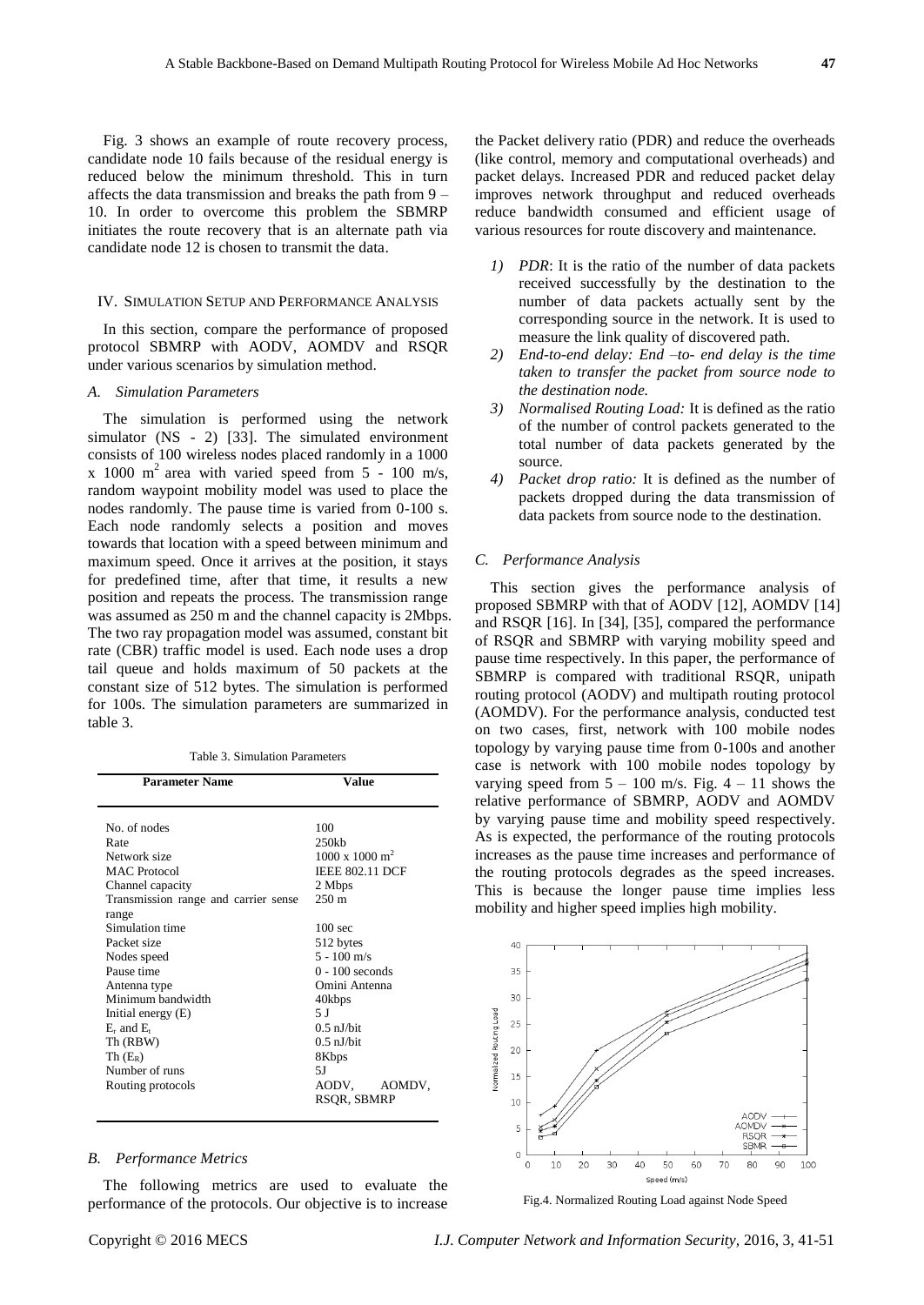Normalized routing load by varying pausetime and speed is shown in fig. 4 and 5 respectively. As we can see from the fig. 4, the routing load is decreased as the pause time increased this is due to less variations of network topology. When the pause time increases, the link failures caused by node mobility will also reduces which implies the primary route is stable. Therefore, no matter what routing scheme is used, the routing load is decreased. The routing load included the RREQ, HELLO, RREP and RERR packet overhead.



Fig.5. Normalized Routing Load against Pause Time

From Fig. 5, we can see that the routing load increases as the mobility speed increases. When the speed of the mobile node increases the mobility of node increases, the routing path was more unreliable the reason is that there were more chances for routes to break and leads to route rediscovery. Route rediscovery rebroadcasts the more control packets. Thus, the routing load increased. The normalized routing load of proposed scheme SBMRP is less than that of AODV, AOMDV and RSQR. This is because SBMRP uses the more stable route to forward the packets while the AODV and AOMDV use the shortest path or fastest path for data transmission. A shortest path leads to more failures in paths. The routing load of RSQR is less then AODV and AOMDV. Because, the RSQR uses the route stability model for data transmission. SBMRP routing load is less then RSQR because of less route rediscovery. The reason for that are i) SBMRP uses the backbone based multipath routing for data transmission before path breaks, ii) SBMRP uses less route rediscovery because it uses the route recovery technique, iii) SBMRP finds the multiple stable paths in a single route discovery. So, from figs. 4 and 5 it is clear that our proposed protocol obtain less overhead when compared with the existing protocols.

Figs. 6 and 7 show the results of PDR with varying pausetime and speed respectively for the four protocols namely, SBMRP, AODV, AOMDV and RSQR. From the results shown in figs. 6 and 7, we can observe that PDR of SBMRP improves significantly in comparison with RSQR, AODV and AOMDV protocols. The PDR of SBMRP increases as the pause time increases and a decrease as the speed increases, reason is mobility. From fig. 6 we have seen that SBMRP PDR increases as the pausetime increases. PDR of SBMRP is more than 91 % in all scenarios and PDR of AODV, AOMDV and RSQR is more than 81%, 86% and 89% respectively. Fig. 7 shows the PDR with different mobility speeds. We can see that, the mobility of a node increases PDR of routing protocols are decreased. The reason is that the routing path was very easy to break.

From figs. 6 and 7 we have seen that the PDR of RSQR is more than AODV and AOMDV, because RSQR routing protocol uses the route stability model, it finds the stable path. Our proposed scheme SBMRP shows the better performance for both test cases with varying pause time and speed. This is due to i) SBMRP uses the stable path through the candidate nodes to forward the packets, ii) SBMRP uses backbone paths iii) SBMRP finds the alternate path to transfer the data packets before path breaks.



Figs. 8 and 9 shows comparison of packets drop ratio for the SBMRP, AODV, AOMDV and RSQR for different pause time and mobility respectively. From the figs. 8 and 9 we can see that packet drop ratio decreases as the pause time increases and decreases as speed decreases. The reason is due to less and mobility. In both cases the number of packets dropped by the SBMRP is lower than the AODV, AOMDV and RSQR. This is due to the use of strong backbone nodes and multipath routing for forwarding the data.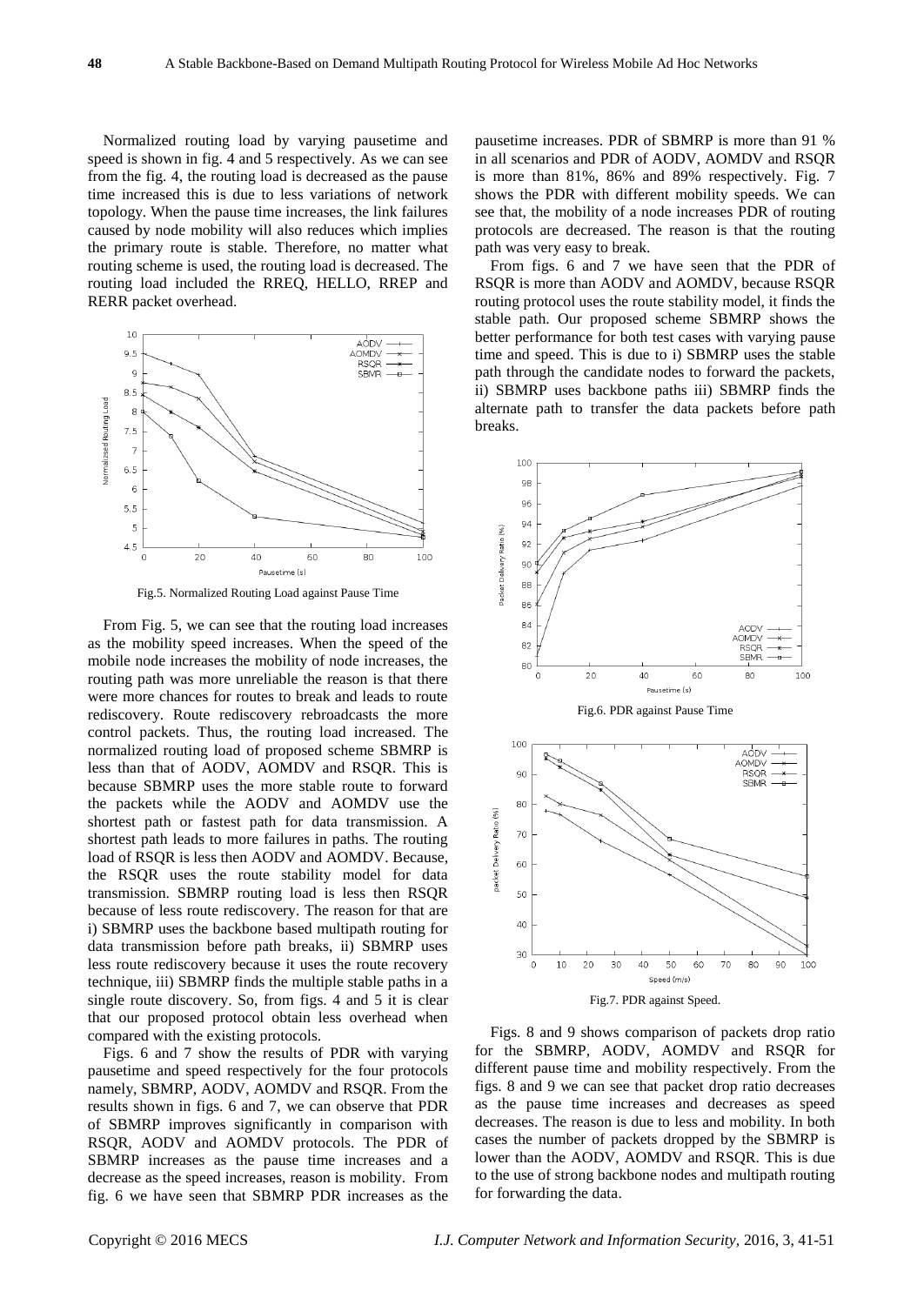







Fig.10. End – end Delay against Pause Time

Figs. 10 and 11 show the end-end delay of AODV, AOMDV, RSQR and SBMRP for different pause time and speed, respectively. End – end Delay increases as the mobility increases and decreases as the pause time increases. From the fig. 11, it can be seen that end - end delay is less 0.031s for all the protocols in all scenarios. End-end delay of our proposed scheme SBMRP is less compared to AODV, AOMDV and RSQR. The reason, SBMRP uses the stable multiple paths for data transmission and SBMRP uses route recovery technique before path breaks. This reduces the route rediscovery.



Fig.11. End - end Delay against Speed

From the above analysis, we conclude that proposed scheme outperforms the AODV, AOMDV and RSQR and shows significant performance improvement in dynamic network environments and shown that the SBMRP proposed technique minimizes the packet drop, delay and overhead while maximizing the PDR under high mobility.

#### V. CONCLUSION

In this paper, we have constructed a stable backbone based on demand multipath routing protocol (SBMRP) for MANET. Initially, nodes with high  $RBW$ ,  $Er$ ,  $LQ$  and low  $M_i^i$  are designated as candidate nodes. Then the multiple paths are established between each source and destination through these candidate nodes, thus forming a routing backbone. So, the candidate nodes become multipath enabled nodes which can transfer data using multipath links. If any candidate node in the path tend to fail due to lack of bandwidth,  $Er$  or  $LQ$ , alternate path through another candidate node can be established. Simulation result shown that SBMRP was able to locate more stable paths then the RSQR. So, the successful delivery rates of packets SBMRP were higher than the RSQR, AODV and AOMDV, the packet drop and endend delay of SBMRP is smaller than the other routing protocols. Because of less route discovery the overhead of SBMRP is less than the RSQR, AOMDV and AODV. In future works, we plan to take up the mathematical analysis of the in which we wish to compare the analytical results with simulation results.

#### **REFERENCES**

- [1] C. Siva Ram Murthy and B. S. Manoj, "Chapter  $-3$  Ad Hoc Wireless Networks", in *Ad Hoc Wireless Networks: Architectures and Protocols*, (Prentice Hall, june 2000, 1st Edition), pp. 213 – 245.
- [2] http://www.ietf.org/html.chapters/manet-chapter.html.
- [3] P. Johnson, "Routing Protocols for Mobile Ad-Hoc Networks – a comparative performance analysis", *Proc. ACM/IEEE Int. Conf. on Mobile Computing and Networking (*MobiCom'99*),* Seattle, WA, Aug. 15-19, 1999, pp. 195-206.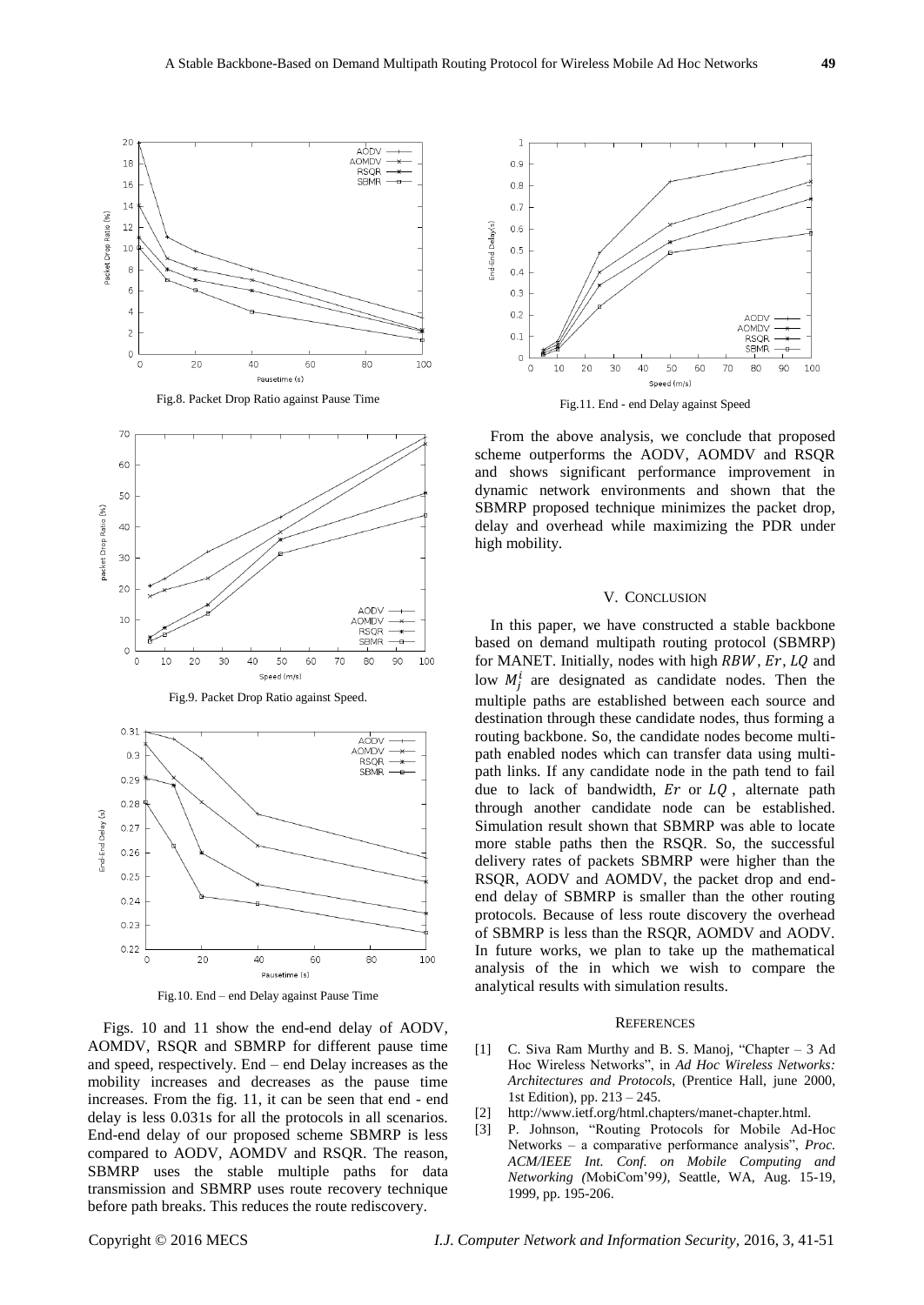- 
- [4] C. E. Perkins and E. M. Royer, "Ad-Hoc on-demand distance vector routing", Proc. Second IEEE Workshop *on Mobile Computing Systems and Applications*, New Orleans, Louisiana, USA, 25-26 February 1999, pp. 90– 100.
- [5] D. Johnson and D. A. Maltz, "Dynamic Source Routing Protocol in Ad Hoc Wireless Networks", *Internet Draft*, *drfat-ietf-manet-dsr-10.txt, july 2006.*
- [6] V. D. Park and M. S. Corson, "A highly adaptive distributed routing algorithm for mobile ad- hov networks‖, *Proc. Conference on Computer Communications, Sixteenth Annual Joint Conference of the IEEE Compter and Communications Societies, Driving the Information Revolution (IEEE INFOCOM 1997),* Kobe, Japan, April 7-12, 1997, pp. 1405-1413.
- [7] Marina, M. K. and Das, S. R., "On -demand Multipath Distance Vector Routing in Ad Hoc Networks", *Proc. 9th International Conference on Network Protocols (ICNP 2001),* Riverside, CA, USA, 11-14 November 2001, pp.  $14 - 22$ ...
- [8] Nityananda Sarma and Sukumar Nandi, "Route Stability Based QoS Routing in Mobile Ad Hoc Networks" *Springer Wireless Personal Communications,* Vol. 54, 2010, pp. 203-224.
- [9] L. S Lee, M. Gerla., "AODV-BR: Backup routing in Ad Hoc networks‖, *Proc. of IEEE Conf. Wireless Communication and Networking (WCNC 2000)*, Chicago, 23-28 Sep. 2000, pp. 1311 – 1316.
- [10] Qi Xue and Aura Ganz, "Ad hoc on-demand QoS routing in mobile ad hoc networks", *Elsevier journal of Parallel Distrb. Comput. ,* Vol. 6, 2003, pp. 154-165.
- [11] W. Su, and M. Gerla., "IPv6 flow handoff in ad hoc wireless networks using mobility predication", Proc. *IEEE GLOBECOM*, 5-9 December 1999, pp. 271–275.
- [12] N. C Wang and J. C Chen, "Reliable on demand routing protocol for mobile ad hoc networks with mobility prediction", *Elsevier journal of computer networks*, Vol. 16, 2007, pp. 823-831.
- [13] Aniket Malvankar, Wei S and Simon Y. Foo, "A link availability-based QoS-aware routing protocol for mobile ad hoc networks", Elsevier journal of computer *communications* , 29 , 2009, pp. 123-135.
- [14] Givanna Carofiglio, Michele Garetto, "Route Stability in MANETs under Random Direction Mobility Model", *IEEE transactions on Mobile Computing*, Vol. 8, 2009, pp. 1167 -1179.
- [15] He, D. J, Jiang, S. M. and Rao, J. Q., "A Prediction-Based Link availability Estimation for wireless ad hoc networks". *Proc. IEEE INFOCOM 2001*, Anchorage, 21-26 April 2001, pp. 1745-1751.
- [16] S. M Jiang, "An Enhanced Prediction-Based Link availability Estimation for wireless ad hoc networks", *IEEE Transactions on Communications*, Vol. 52, 2007, pp. 183–186.
- [17] D. H. He, S. M Jiang, and J. Q Rao, "A Prediction-Based Link availability Estimation for wireless ad hoc networks", *IEEE Transactions on Networking*, Vol.13 2006, pp. 1302–1312.
- [18] N. C Wang and J. C Chen, "A Stable On-Demand Routing Protocol for Mobile Ad Hoc Networks with Weight-Based Strategy‖, *Proc. IEEE Seventh International Conference on Parallel and Distributed Computing, Applications and Technologies (PDCAT 2006)*, Taipai, 4-7 Dec. 2006, pp. 166-169.
- [19] N. C Wang and J. C Chen, "A Stable On-Demand Routing Protocol for Mobile Ad Hoc Networks with Weight-Based Strategy‖, *Elsevier journal on Information*

*Sciences, Vol.* 177 , 2007, pp. 5532-5537.

- [20] Rhim, Achour and Dziong, Zbigniew, "Routing Based on Link Expiration Time for MANET Performance Improvement‖, *Proc. IEEE Malaysia International Conference on Communication*, Malaysia, 15-17 Dec 2009, pp. 555-560.
- [21] Q. Han, Y. Bai and L. Gong, "Link availability prediction-based reliable routing for mobile ad-Hoc Networks‖, *IET Communications*, Vol. 5, 2007, pp. 2291- 2300.
- [22] Wei Kung Lai, Sheng yu hsiao and Yuh-chung Lin, "Adaptive Backup Routing for Ad- Hoc Networks", *Elsevier Journal of Computer Communication*, pp. 30, 2007, pp. 453-464.
- [23] Arash Dana, Ahmad Khadem Zadeh and Syeda Ali Sadat Noori, "Backup Path Set Selection in ad-hoc wireless network using link expiration time", *Elsevier Journal of Co mputers and Electrical Engineering*, Vol. 34, 2008, pp. 503-519.
- [24] Fatemeh Razani and Dr. Hassan Taheri, "Enhanced Reliable On-Demand Routing Protocol", *Proc.* 3<sup>*rd</sup> inter.*</sup> *Conf. on computer science and Technology (ICCSIT 2010),* Chengdu, 9 - 11 July 2010, pp. 342-346.
- [25] Nityananda Sarma and Sukumar Nandi, "Multipath OoS Routing with Route Stability in Mobile Ad Hoc Networks‖, *IETE Technical Review,* Vol. 27, 2010, pp.  $380 - 391.$
- [26] Lei Gong, Yuben Bai and Chen, Ming. "Link Availability Prediction in Ad Hoc Networks", Proc. of 14 IEEE *international conference on Parallel and Distributed Systems*, 2008, pp. 423-428.
- [27] Lei Gong, Yubein Bai and Ming Chen, "A Novel Approach of Link Availability Prediction in Ad Hoc Networks‖. *Proc. of IEEE international conference,* pp. 26-30, 2008.
- [28] De Floriano Rango, Francessca Guerriero and Fazio, Peppino, "Link-Stability and Energy Aware Routing Protocol in Distrubuted wireless Networks", *IEEE Transcations on Parallel and Distrubuted Systems*, Vol. 23, 2012, pp. 713 – 726.
- [29] Prem Chand, Dr. M.K.Soni "A Novel Routing Scheme for Mobile Ad Hoc Network", *I. J. Computer Network and Information Security*, Vol. 4, pp. 17-24, 2013.
- [30] Tung-Shih Su, Chih-Hung Hsieh Lin and Wen-Shyong, "A Novel QoS-Aware Routing for Ad Hoc Networks", *Proc. of the 9th Joint Conference on Information Sciences (JCIS),* 2006.
- [31] Vinay Rishiwal, S. Verma, and S. K. Bajpai, "QoS Based Power Aware Routing in MANETs", *International Journal of Computer Theory and Engineering*, Vol. 1, 2009, pp. 47-57.
- [32] P. Basu, N. Khan and D. C Little, "A Mobility Based Metric for Clustering in Mobile Ad Hoc Networks", Proc. *21st International Conference on Distributed Computing Systems Workshops (ICDCS 2001 Workshops),* Phoenix, AZ, USA, 16-19 April 2001, pp. 413 – 418.
- [33] Rajashekhar Biradar, Sunilkumar Manvi, Mylara Reddy, "Mesh Based Multicast Routing in MANET: Stable Link Based Approach‖, *International Journal of Computer and Electrical Engineering*, Vol. 2, 2012. http://www.isi.edu.nsnam/ns, 2013.
- [34] Sujata V Mallapur and Siddarama R Patil, "Stable Backbone based Multipath Routing Protocol for Mobile Ad Hoc Networks", IEEE ICCPCT 2013, January 2013. pp. 1105-1110.
- [35] Sujata V. Mallapur and Siddarama R Patil, "Route Stability Based on Demand Multipath Routing Protocol